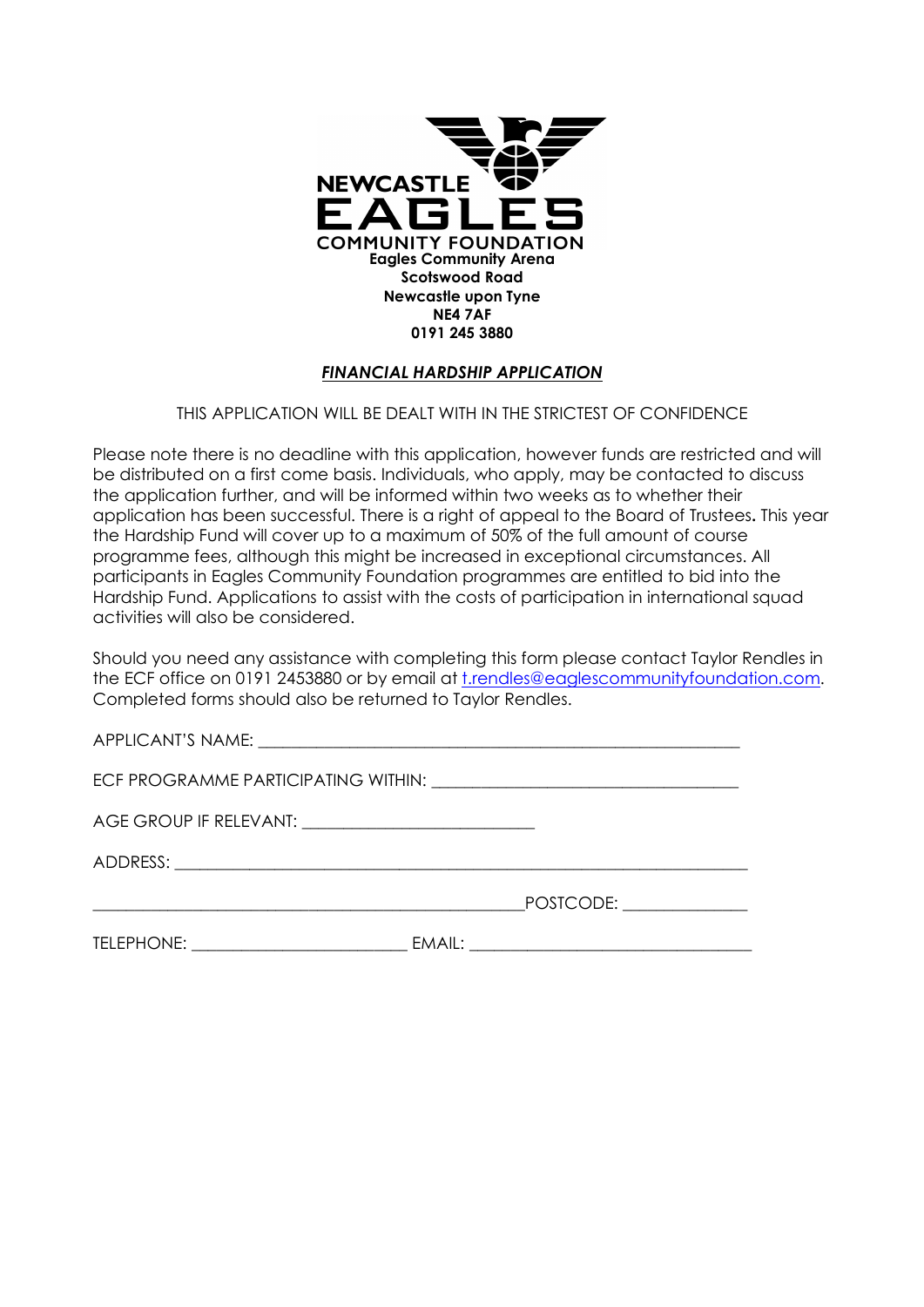

(The more relevant details you include, the easier it will be to assess your application)

WHAT FINANCIAL CONTRIBUTION WOULD YOU BE ABLE TO COMFORTABLY MAKE TO THE PROGRAMME COSTS AND OVER WHAT TIME PERIOD?

\_\_\_\_\_\_\_\_\_\_\_\_\_\_\_\_\_\_\_\_\_\_\_\_\_\_\_\_\_\_\_\_\_\_\_\_\_\_\_\_\_\_\_\_\_\_\_\_\_\_\_\_\_\_\_\_\_\_\_\_\_\_\_\_\_\_\_\_\_\_\_\_\_\_\_\_\_\_

(Please note this year the maximum Hardship Fund amount awarded will be 50% of fees other than in exceptional circumstances)

\_\_\_\_\_\_\_\_\_\_\_\_\_\_\_\_\_\_\_\_\_\_\_\_\_\_\_\_\_\_\_\_\_\_\_\_\_\_\_\_\_\_\_\_\_\_\_\_\_\_\_\_\_\_\_\_\_\_\_\_\_\_\_\_\_\_\_\_\_\_\_\_\_\_\_\_\_\_\_\_\_\_